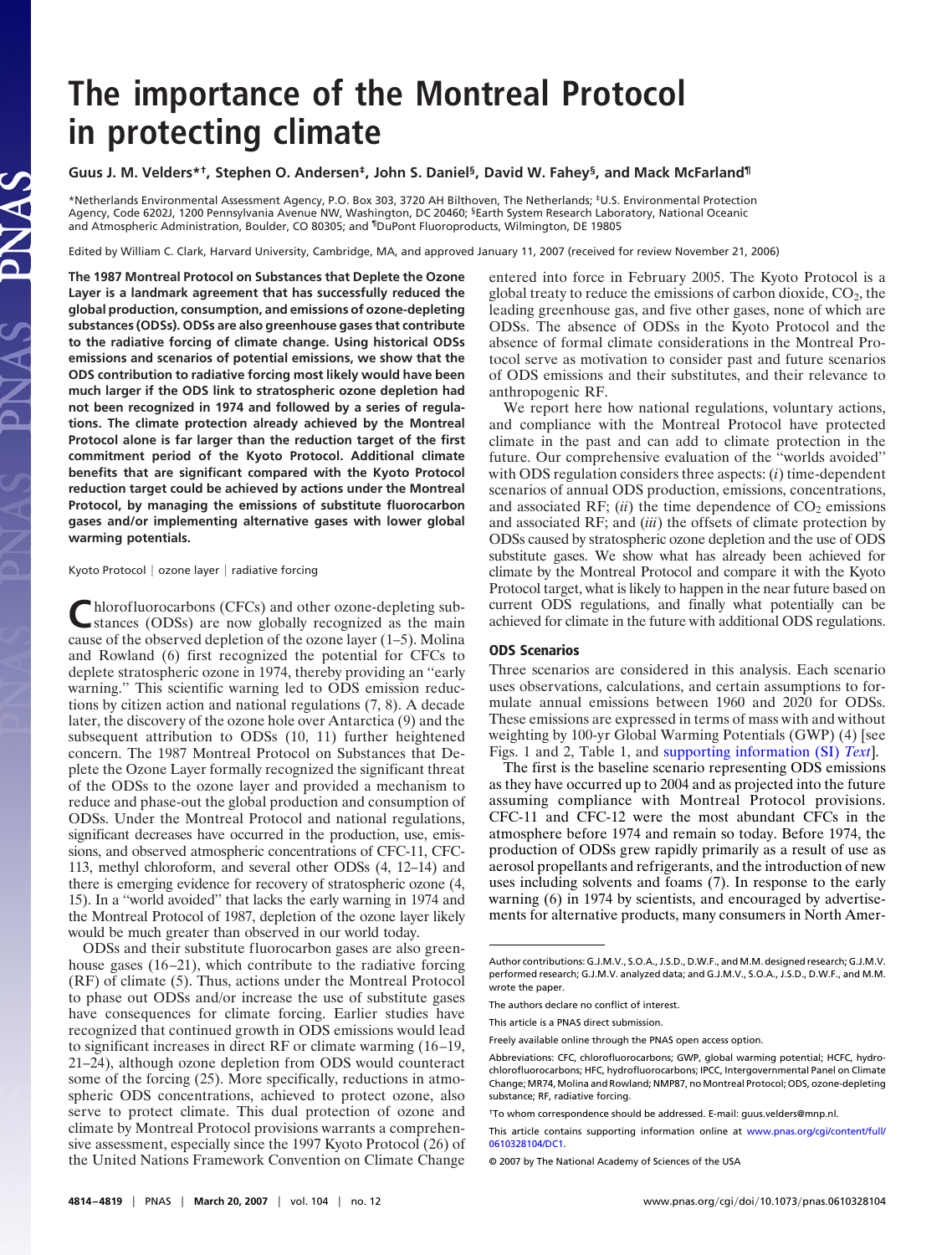

**Fig. 1.** Scenarios for the global production of CFC-11 (*Left*) and CFC-12 (*Center*) and mixing ratios [*Right*; in ppt (part per trillion)] for the period 1960–2020. Scenarios include the baseline scenario and those of the worlds avoided with the early warning of Molina and Rowland (MR74) and with the adoption of the Montreal Protocol (NMP87). The shaded regions for MR74 and NMP87 reflect a range of 3–7% and 2–3%, respectively, for the assumed annual production increases in ODSs. The stripes in the shaded regions indicate the larger uncertainties past 2010. The average annual growth rate in global production between 1960 and 1974 was ≈17% for CFC-11 and 12% for CFC-12. Current total annual emissions of CFCs are <10% of late 1980 values. The baseline scenario represents ODS emissions observed up to 2004 and as projected past 2004 assuming global compliance to the latest provisions of the Montreal Protocol. The emissions up to 2004 are derived primarily from atmospheric observations of ODS concentrations (4) and production records (13). The primary ODS compounds included in the scenarios presented here are CFCs, CCl4, CH3CCl3, HCFCs, CH3Cl, Halons, and CH3Br (see *[SI Text](http://www.pnas.org/cgi/content/full/0610328104/DC1)*).

ica stopped using CFC aerosol products (e.g., deodorants and hairsprays), and governments in the United States, Canada, the Netherlands, and Sweden either banned or discouraged use of ODSs in most personal care aerosol products (7). These actions reduced annual global CFC production from  $\approx 910$  kt·yr<sup>-1</sup> in 1974 to  $\approx$ 850 kt·yr<sup>-1</sup> by 1979. Continued growth in refrigerant uses, rapid growth in the more recently introduced applications of solvents, foam-blowing agents, and fire protection agents and continued use in aerosol products in Europe and Asia returned production to  $\approx$  1,170 kt·yr<sup>-1</sup> by 1987. Both the early warning and the Montreal Protocol initiated a change in fluorocarbon quantities and their use patterns toward more environmentally acceptable alternative compounds and technologies (27). Starting in the late 1980s, when the Montreal Protocol began to take effect, net ODS emissions (Fig. 2) decreased, largely driven by reductions in CFC-11 and CFC-12 production (4, 14, 28). With the force of an international treaty and substantial scientific evidence connecting ODSs to ozone depletion, there was a rapid development and deployment of suitable ODS substitutes and not-in-kind alternatives, which steadily achieved reductions over the last two decades in ODS production, consumption, and emissions. Due to the long atmospheric lifetimes of CFC-11 and CFC-12, their mixing ratios are decreasing slowly after the sharp decreases that have occurred in their emissions (Fig. 1).



Fig. 2. ODP-weighted emissions (Left), GWP-weighted emissions (Center), and RF (Right) for ODS and CO<sub>2</sub> scenarios for the period 1960-2020. Calculated GWP-weighted emissions (100-yr time horizon) and associated RF values are shown for four scenarios: baseline, MR74, NMP87, and SRES CO<sub>2</sub>. All emissions are normalized by their direct GWPs to equivalent GtCO<sub>2</sub>·yr<sup>-1</sup> (see also Fig. 1 legend). The indirect contribution to the GWP due to ozone depletion, which is thought to be ≈20% (see text), is not included in these figures. The shaded regions for MR74 reflect a range of 3-7% for assumed annual production increases in CFC-11 and CFC-12 starting in 1975 and a 3% annual increase for other ODSs starting in 1987. The shaded regions for NMP87 reflect a range of 2–3% for assumed annual production increases in all ODSs. The stripes in the shaded regions indicate the larger uncertainties past 2010. The CO<sub>2</sub> emissions for 1960–2003 are from global fossil fuel and cement production (45). Beyond 2003, the shaded regions for CO<sub>2</sub> reflect the maximum (A1B) and minimum (B2) SRES scenarios (25). The CO<sub>2</sub> RF data are based on CO<sub>2</sub> observations and SRES scenarios (25). All RF values represent net changes from the start of the industrial era (~1750) to present. Shown for reference is the magnitude of the reduction target of the first commitment period of the Kyoto Protocol, which is based on a 1990–2010 projection of global greenhouse gas emission increases and the average reduction target for participating countries (see text) (36).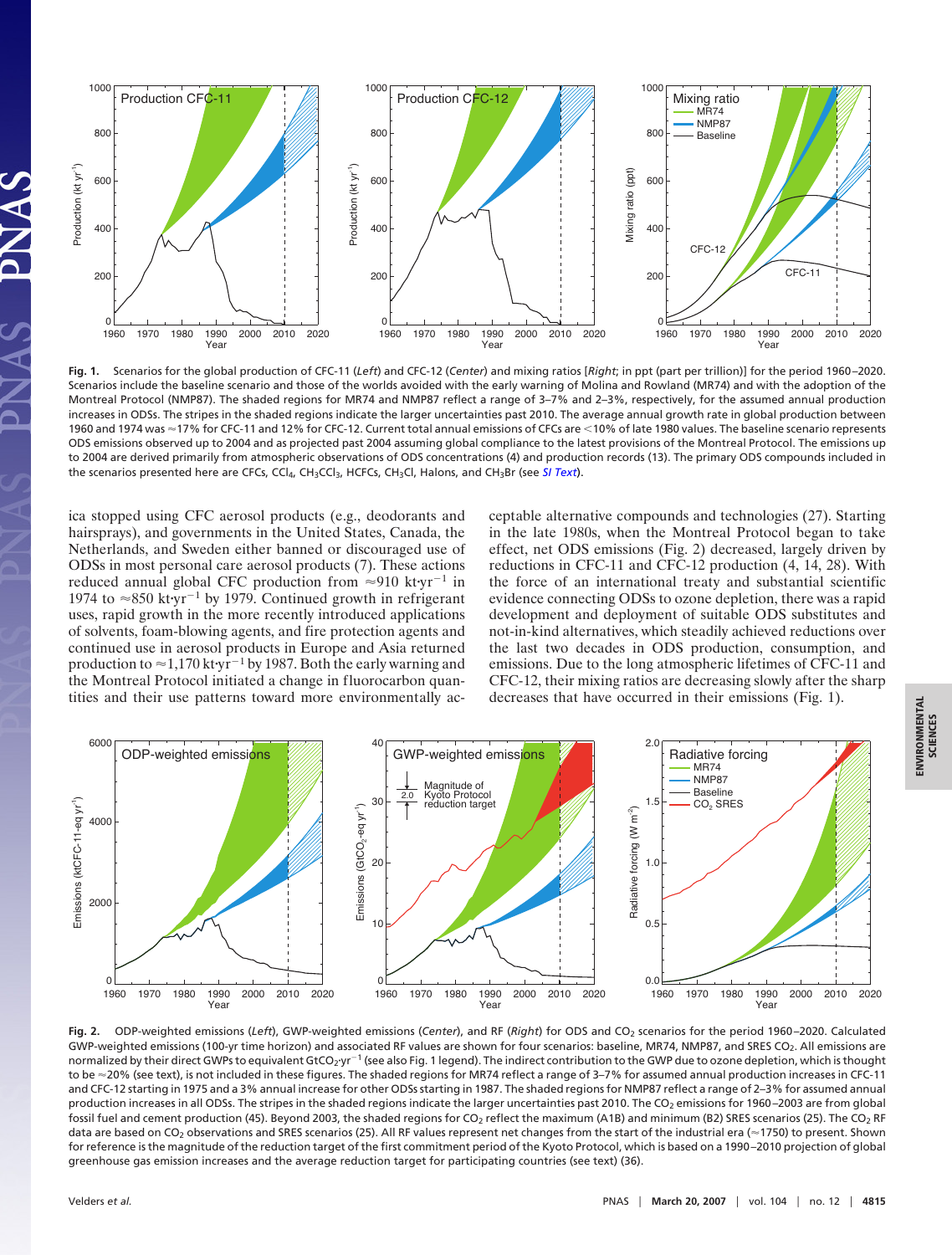|  |  | Table 1. Direct GWP-weighted emissions and radiative forcing of ODSs and $CO2$ |  |  |  |  |
|--|--|--------------------------------------------------------------------------------|--|--|--|--|
|--|--|--------------------------------------------------------------------------------|--|--|--|--|

| Scenario        |      | GWP-weighted emissions,<br>$GtCO2$ -eq·yr <sup>-1</sup> |           | Radiative forcing (W $\cdot$ m $^{-2}$ ) |               |               |  |
|-----------------|------|---------------------------------------------------------|-----------|------------------------------------------|---------------|---------------|--|
|                 | 1975 | 1988                                                    | 2010      | 1975                                     | 1988          | 2010          |  |
| <b>Baseline</b> | 7.2  | 9.4                                                     | 1.4       | 0.12                                     | 0.26          | 0.32          |  |
| <b>MR74</b>     | 7.6  | $12 - 18$                                               | $24 - 76$ | 0.12                                     | $0.30 - 0.34$ | $0.8 - 1.6$   |  |
| <b>NMP87</b>    | 7.2  | 9.6                                                     | $15 - 18$ | 0.12                                     | 0.26          | $0.60 - 0.65$ |  |
| CO <sub>2</sub> | 17   | 22                                                      | $29 - 35$ | 0.94                                     | 1.25          | 1.8           |  |

The second scenario is the Molina and Rowland scenario (hereafter referred to as the MR74 scenario) representing an approximation to the world of ODS growth and atmospheric concentrations that was avoided as a result of their early warning and the subsequent consumer and government actions before the Montreal Protocol. The scenario starts in 1975 (Figs. 1 and 2) by increasing CFC-11 and CFC-12 in the baseline scenario with a 3–7% range of annual growth rates. The difference above the baseline scenario becomes substantial quickly with a 7% annual growth rate causing a doubling in a decade. The 7% rate is significantly smaller than the reported growth rates for the period 1960–1974 (Fig. 1) and so could underestimate initial growth. The higher rate is in agreement with earlier scenarios (29) that used a 7% annual growth in emissions from 1980 to 2030 and also closely resembles the growth rate in a previously formulated analysis using a ''free market'' scenario of ODSs (30).

The third scenario is the No Montreal Protocol scenario (hereafter referred to as NMP87 scenario) representing an approximation to the world of ODS emissions and atmospheric concentrations that was avoided by the adoption of the Montreal Protocol provisions. The scenario starting in 1987 has ODS emissions increasing above the baseline values with a 2–3% range in annual growth rates. Historical studies (1, 2, 31, 32) have typically assumed that annual growth rates of up to 3% would have occurred in the absence of the Montreal Protocol (see *[SI](http://www.pnas.org/cgi/content/full/0610328104/DC1) [Text](http://www.pnas.org/cgi/content/full/0610328104/DC1)*). This value is further justified by noting that a 3% annual growth occurred in ODS use as it increased after the aerosol emission bans  $(1, 2)$  and that  $3\%$  is comparable to the historical and expected growth rates of mature markets such as refrigeration, air conditioning, foam production, and solvents (5, 33, 34); such markets typically grow at about the rate of growth in gross domestic product. Furthermore, the annual growth in 2002–2015 in the demand for CFCs, HCFCs (hydrochlorofluorocarbons), and HFCs (hydrofluorocarbons) for refrigeration, air conditioning and foams is estimated to be 2.8% in the Intergovernmental Panel on Climate Change (IPCC) business-as-usual scenario (5). In addition, rapid growth in ODS use in developing countries and new markets (e.g., self-cooled beverage containers) could have increased growth above this range.

The MR74 and NMP87 scenarios are presented as simple estimations of the worlds avoided by events and regulation to examine the basic consequences for climate protection. To help indicate that the uncertainty in these scenarios increases with time after the initial year due to unknowable factors, the scenario shadings in Figs. 1 and 2 are changed after 2010. In using these scenarios, we acknowledge that others could be proposed. For example, we do not take into account the possibility that production of ODSs could have been reduced without the early warning and without the Montreal Protocol, due to precautionary climate protection. Our scenarios show what could have happened without any further national regulations, international agreements, or public actions.

# **Radiative Forcing in ODS Scenarios**

The effects of ODS regulations on climate are evaluated by comparing GWP-weighted ODS emissions and RF values resulting from these emissions (Fig. 2 and Table 1) with the corresponding values for anthropogenic  $CO<sub>2</sub>$  emissions as derived from observations and the IPCC Special Report on Emissions Scenarios (25, 35). GWP weighting is used routinely to evaluate the relative climate impact of emissions of various gases (by mass) and is the basis for emission targets under the Kyoto Protocol (36). The GWPs of the principal ODSs range between 5 (methyl bromide) and 11,000 (CFC-12), much larger than that of  $CO<sub>2</sub> (CO<sub>2</sub> weighting is unity).$  The relative importance of the accumulation of greenhouse gases for climate change is evaluated by using the metric of RF, defined as the difference from the start of the industrial era (1750) (25).

Additional factors to be considered in scenario comparisons of emissions or RF are the offsets related to stratospheric ozone depletion from ODSs and the use and emissions of fluorocarbon substitute gases as discussed below. An important assumption in these comparisons is that, except for use of non-ODS fluorocarbon substitute gases, the ODS reductions did not lead to increases in other greenhouse gas emissions. For example, because energy efficiency regulations have not been related to regulatory or voluntary actions to reduce use of ODSs, it is assumed that impacts on  $CO<sub>2</sub>$  emissions due to changes in the efficiency of energy intensive products using ODSs would have been minimal.

The GWP-weighted emissions comparisons in Fig. 2 and Table 1 allow a direct comparison of the climate influences of ODSs and CO2. In the baseline scenario, the annual contribution of ODSs to GWP-weighted emissions peaked in 1988 at a value slightly less than half that of global  $CO<sub>2</sub>$  emissions. After 1988, the contribution of ODSs falls sharply in contrast to increasing  $CO<sub>2</sub>$  emissions. By 2010, ODS emissions will have declined to 4–5% of Special Report on Emissions Scenarios (SRES)  $CO<sub>2</sub>$ emissions, which are projected to increase to  $29-35$  GtCO<sub>2</sub> $eqyr^{-1}$ . In contrast, without the early warning of the effects of CFCs (MR74 scenario), estimated ODS emissions would have reached  $24-76$  GtCO<sub>2</sub>-eq·yr<sup>-1</sup> in 2010. Thus, in the current decade, in a world without ODS restrictions, annual ODS emissions using only the GWP metric could be as important for climate forcing as those of  $CO<sub>2</sub>$ . In the NMP87 scenario in which ODS increases occur later than in the MR74 scenario, the ODS emissions reach  $15-18 \text{ GtCO}_2$ -eq·yr<sup>-1</sup> in 2010, about half of the  $CO<sub>2</sub>$  annual emissions. Furthermore, the contribution of ODS emissions (in  $GtCO_2$ -eq·yr<sup>-1</sup>) in NMP87 is 11-13 times larger in 2010 than in the baseline scenario.

A RF time series depends on atmospheric concentrations and, hence, is not a simple scaling of the associated GWP-weighted emissions time series. As shown in Fig. 2, the RF from ODSs peaks in the baseline scenario around 2003 at a value of 0.32  $W \cdot m^{-2}$  and decreases slowly by a total of 0.005  $W \cdot m^{-2}$  by 2010. Over the same period, RF values for  $CO<sub>2</sub>$  are expected to increase by 0.2  $\text{W}\cdot\text{m}^{-2}$  to  $\approx 1.8 \text{ W}\cdot\text{m}^{-2}$ . In the world avoided of MR74, the ODS RF ranges from  $45\%$  to 90% of the CO<sub>2</sub> value in 2010 (Table 1). In the NMP87 scenario, the ODS RF is in a lower, narrower range near 35% of the CO<sub>2</sub> value in 2010. The emissions avoided under the protocol (NMP87) will have re-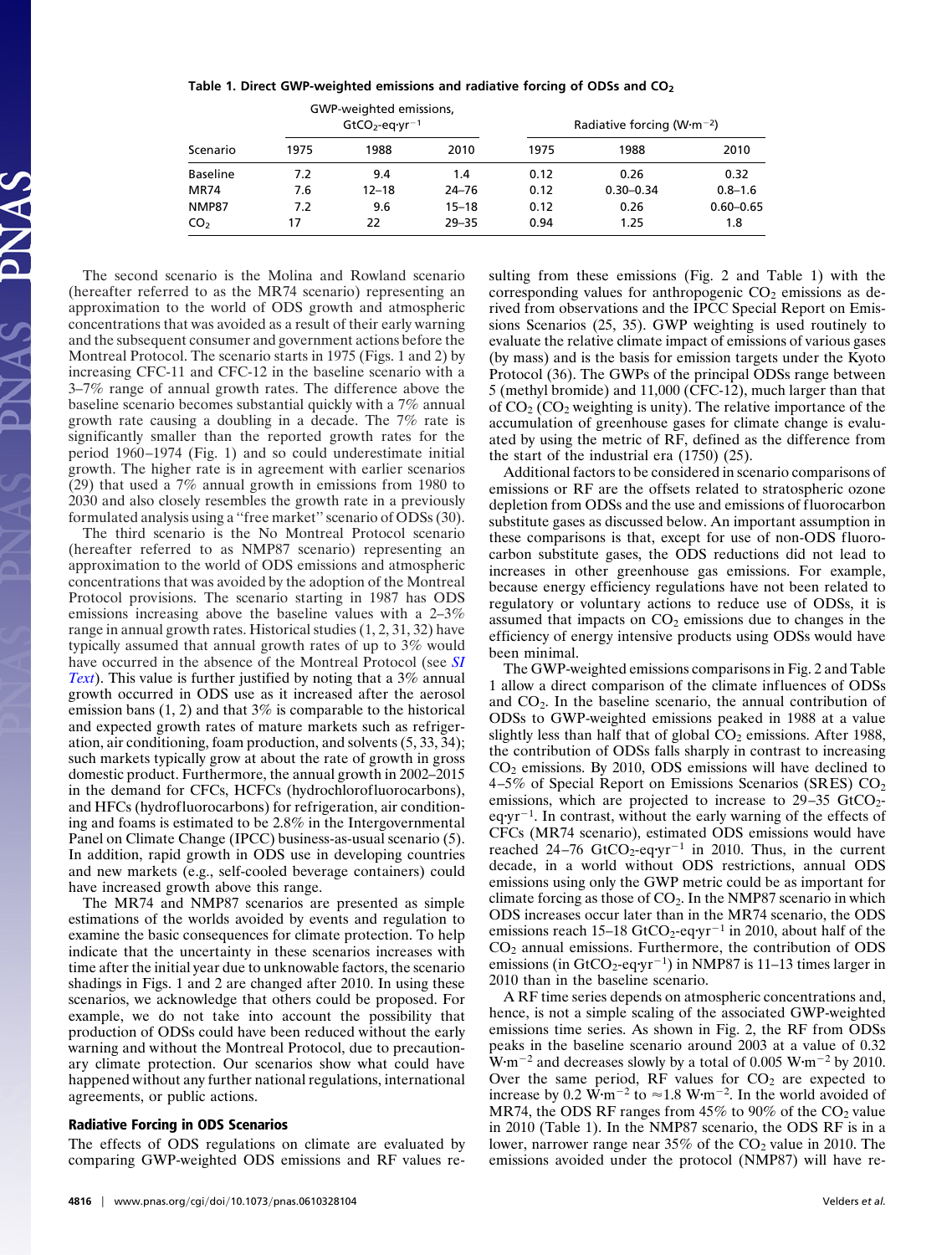#### **Table 2. Scenario differences and offsets for 2010**

| Parameter              | GWP-weighted emissions,<br>$GtCO2$ -eq·yr <sup>-1</sup> | Radiative<br>forcing, $W·m-2$ |
|------------------------|---------------------------------------------------------|-------------------------------|
| NMP87 minus baseline   | $13.3 - 16.7$                                           | $0.28 - 0.33$                 |
| Ozone depletion offset | $2.7 - 3.3*$                                            | 0.06                          |
| HFC offset             | 0.9                                                     | 0.02                          |
| Net value <sup>+</sup> | $9.7 - 12.5$                                            | $0.20 - 0.25$                 |

\*Estimated as 20% of ODS GWP-weighted emissions, based on RF value (see text).

†Reductions attributable to the Montreal Protocol provisions after accounting for offsets due to ozone depletion and HFC increases.

duced the RF of climate by  $\approx 0.3$  W·m<sup>-2</sup> in 2010, which is  $\approx 17\%$ of the contribution of anthropogenic  $CO<sub>2</sub>$  increases in 2010.

The MR74 projection that ODS RF could almost have matched that of anthropogenic  $CO<sub>2</sub>$  in 2010 is a striking result considering that the RF of anthropogenic ODSs was essentially zero in 1960. However, because the length of time associated with this projection (1974–2010) increases the level of uncertainty, the results must be interpreted with care. A more certain result is that, using the NMP87 scenario, the Montreal Protocol will have reduced RF from ODSs by  $\approx 50\%$  in 2010 (Table 2).

The RF scenarios in Fig. 2 illustrate the extent to which ODSs reductions, in effect, have delayed the growth of overall anthropogenic RF. A delay is a form of climate protection, because more time is required to reach any given anthropogenic RF increase and its associated climate change risk (37). The delay is expressed here as the years required for the  $CO<sub>2</sub>$  RF to increase by the same amount as the ODS RF would have by 2010 in MR74 or NMP87. When using an averaged  $CO<sub>2</sub>$  RF growth rate, the MR74 delay is calculated to be 13–18 or 31–45 yr, corresponding to the 3% and 7% annual growth rates, respectively. Similarly, the delay attributable to the Montreal Protocol (NMP87) is calculated to be 7–12 yr.

#### **Ozone Response**

Increasing ODSs in the atmosphere creates, in addition to the direct positive RF response, an indirect negative (cooling) RF response due to the associated depletion of stratospheric ozone (38, 39). In the IPCC evaluation (25) the ozone offset of  $0.15 \pm 0.1$  W·m<sup>-2</sup> represents a large fraction of the ODS RF. However, it is currently estimated (37) that the observed changes in stratospheric ozone in 2000 contributed a globally averaged RF of  $-0.06 \,\mathrm{W} \cdot \mathrm{m}^{-2}$ , which is  $\approx$  20% of the direct positive RF. Although the true magnitude might be larger, the updated value is likely more accurate than larger previous values (25). In the worlds avoided based on the MR74 and NMP87 scenarios, stratospheric ozone depletion and its associated negative RF now would be substantially larger than current levels. However, the response of ozone depletion to increasing ODS concentrations would plausibly be less than currently observed (see *[SI Text](http://www.pnas.org/cgi/content/full/0610328104/DC1)*). As a result, a 20% offset is a reasonable first approximation to the ODS RF and GWP-weighted emissions presented here (see Table 2).

The emissions of ODS substitute gases that occur in response to Montreal Protocol provisions generally have the potential to reduce or offset the climate protection of those provisions. It is important to note that  $\approx 80\%$  of ODSs that would be used today without the Montreal Protocol have been successfully phased out without the use of other fluorocarbons. Instead, this ODS use was eliminated with a combination of ''not-in-kind'' chemical substitutes, product alternatives, manufacturing-process changes, conservation, and doing without (7, 27). HCFCs and HFCs are among the fluorocarbons used as substitutes (17, 23, 27) (Fig. 3), because HCFCs have lower ozone depletion potentials than the CFCs and HFCs do not destroy ozone. Because HCFC emissions and their RF values are included in the baseline scenarios, increases in HCFC use associated with Montreal Protocol provisions do not represent offsets to the reductions in CO<sub>2</sub>-eq emissions and RFs derived here for the MR74 and NMP87 scenarios.

HFCs are not controlled by the Montreal Protocol because they do not destroy ozone but are included in the Kyoto Protocol because they are greenhouse gases. The Montreal Protocol has resulted in increased uses and emissions of HFC-134a, as the primary alternative to CFC-12 refrigerant, and emissions of HFC-23, which is an unwanted byproduct of HCFC-22 production. Because HFC-134a has a lower GWP than CFC-12, the direct substitution on a mass basis increases climate protection relative to the NMP87 scenario. Use and emissions of other



**Fig. 3.** GWP-weighted emissions (*Left*) and RF (*Right*) scenarios for all ODSs, HCFCs, and HFCs for the period 1990–2050. Calculated GWP-weighted emissions (100-yr time horizon) and associated RF values for all ODSs from Fig. 2 are shown on an expanded scale. Additional curves show the contribution of the HCFCs and the growth of HFCs according to an IPCC business-as-usual scenario (5) and as in the older and more uncertain SRES A1B and B1 scenarios (25). All emissions are normalized by their GWPs to equivalent GtCO<sub>2</sub>·yr<sup>-1</sup>. Under the controls of the current Montreal Protocol, developed countries will step-down HCFC use by 99.5% by 2020, with phase-out in 2030, while developing countries are allowed to increase HCFC use until 2016 and then continue at that level until phase-out in 2040 (8). Shown for reference are the magnitude of the reduction target of the first commitment period of the Kyoto Protocol (see Fig. 2 legend) and the magnitude of possible additional emission reductions in ODSs and HFCs achievable by 2015. All RF values represent net changes from the start of the industrial era (≈1750) to present. The HFC RF contribution is ≈0.02 W·m<sup>-2</sup> in 2010, which is small compared with the other scenario differences discussed here. The HFC data before 2000 are based on observed concentrations (5).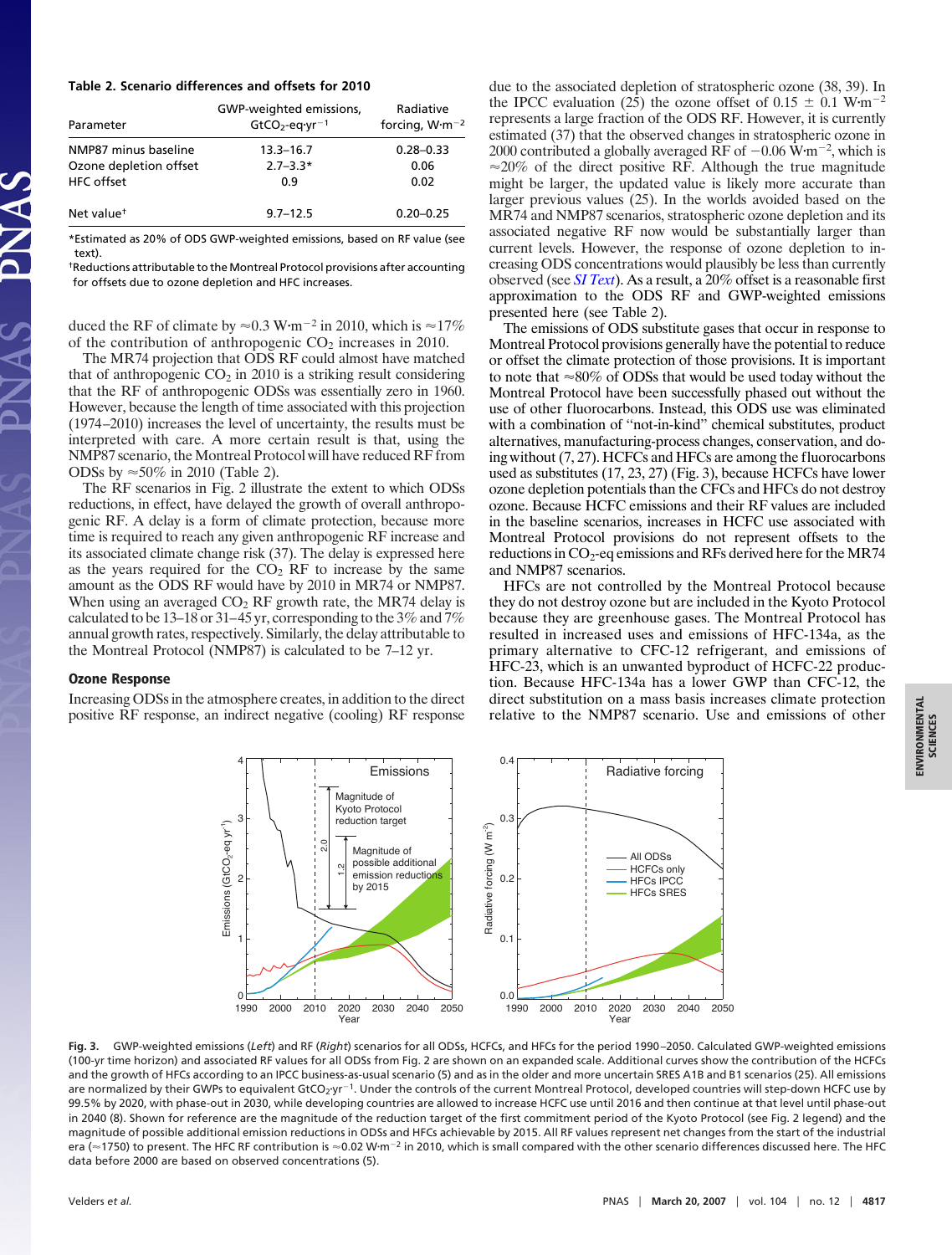HFCs as substitutes for HCFCs have been increasing since 1990. The IPCC business-as-usual (5) estimate of HFC emissions in 2010 is  $\approx 0.9$  GtCO<sub>2</sub>-eq·yr<sup>-1</sup> (Fig. 3). Comprehensive estimates of ODS emissions or RF reductions from worlds avoided must take HFC emissions into account as an offsetting factor (Table 2). For the NMP87 scenario, the emissions and RF offsets are both  $10\%$ . When combined with the offsets from ozone depletion, these offsets amount to  $\approx 30\%$  of the direct positive forcing of ODSs in 2010.

## **The Kyoto Protocol**

The Kyoto Protocol (26) aims, in its first commitment period, to reduce  $CO_2$ -equivalent emissions in 40 countries (Annex-1 parties) by 2008–2012. The agreed upon reductions will occur in emissions of six key greenhouse gases  $(CO<sub>2</sub>, CH<sub>4</sub>, N<sub>2</sub>O, HFCs,$ PFCs, and  $SF<sub>6</sub>$ ) referenced to a 1990 baseline. It is widely acknowledged that the first commitment period of the Kyoto Protocol is only a first step to obtain the objective of the United Nations Framework Convention on Climate Change; namely, ''stabilization of greenhouse gases concentrations in the atmosphere at a level that would prevent dangerous anthropogenic interference with the climate system." The adopted  $CO<sub>2</sub>$ equivalent emission reduction target is  $-5.8\%$  (range of  $+10\%$ to  $-8\%$  for the individual countries), corresponding to  $-0.97$  $GtCO_2$ -eq·yr<sup>-1</sup> by 2008-2012 (36). Because most countries would normally have had increasing greenhouse gas emissions after 1990, it can be argued that the emission reduction necessary to achieve the agreed Kyoto target must be calculated from a business-as-usual scenario between the 1990 baseline and 2008– 2012. Projections (36) have total greenhouse gas emissions of Annex-1 parties increasing by  $6\%$  (1.06 GtCO<sub>2</sub>-eq·yr<sup>-1</sup>) above the 1990 value by 2010. The 6% value reflects large increases in developed countries (e.g., United States of America, 32%; Spain, 47%) offsetting large decreases for countries with economies in transition (e.g., Russia, -19%; Estonia, -57%). Therefore, an arguably more realistic estimate of the greenhouse gas emission reduction that will have occurred by meeting the first Kyoto Protocol target is found by combining the 5.8% decrease and 6% increase for a total of  $\approx 2$  GtCO<sub>2</sub>-eq·yr<sup>-1</sup>. And finally, we note that those countries without emission targets in the Kyoto Protocol (non-Annex-1) accounted for  $\approx 41\%$  of reported (36) global greenhouse gas emissions in 1994.

Over the Kyoto Protocol period (1990–2010), the reduction in GWP-weighted ODS emissions expected with compliance to the provisions of the Montreal Protocol is  $\approx 8$  GtCO<sub>2</sub>-eq-yr<sup>-1</sup> (baseline scenario for 1990 minus 2010). This reduction, most of which has already occurred, is substantially greater than the first Kyoto reduction target even after accounting for an offset of  $\approx 30\%$  due to ozone depletion and HFC emissions (Table 2). The ODS emissions remaining in 2010 are expected to be equivalent to  $\approx 1.4$  $GtCO<sub>2</sub>$ -eq·yr<sup>-1</sup> and to decrease steadily in the following decades under existing Montreal Protocol provisions (Fig. 3).

In assessing the avoided worlds of the MR74 and NMP87 scenarios in the 1990s and beyond, it must be realized that without the Montreal Protocol most ODSs would have almost certainly been included in the Kyoto Protocol because of their large GWPs, affecting the provisions and timing of the Kyoto Protocol. Waiting to regulate ODSs with the Kyoto Protocol would likely have resulted in a delay in achieving what the Montreal Protocol is expected to achieve by 2010. A delay could be expected because Kyoto Protocol regulations likely would have entered into force when ODS uses and emissions were larger than in the early 1990s, making reductions economically and practically more difficult.

## **The Future**

New scenarios for future ODS regulation in addition to the baseline scenario have been formulated because parties to the Montreal Protocol have acknowledged interest in increasing its dual benefit to ozone and climate protection. The parties first considered this in 1999 when the Kyoto Protocol had been signed but had not yet entered into force (40). During diplomatic meetings and in decisions, parties to the Montreal Protocol have considered options to further mitigate ozone depletion while incidentally reducing climate forcing. Some important examples are the following: (*i*) further acceleration of the HCFC phase-out (8, 41) and use of low-GWP substitutes; (*ii*) collection and destruction of ODSs contained in ''banks'' of old refrigeration, air conditioning equipment, and thermal insulating foam products (8, 42, 43); and (*iii*) formulation of the technical and economical feasibility of further reducing overall ODS emissions (5). Reductions in the emissions of compounds with already declining emissions or expected phase-outs in the coming decades, e.g., CFCs and HCFCs, will generally be less effective than those for compounds with increasing concentrations or growing emissions (see *[SI Text](http://www.pnas.org/cgi/content/full/0610328104/DC1)*).

An acceleration of the phase-out of HCFCs might increase the use of HFCs as substitutes, which, at least partly, would offset the benefits from such an acceleration. In order for an acceleration of an HCFC phase-out to increase climate protection, lower-GWP refrigerant systems would need to be developed and widely used and/or refrigerant containment and service practices would need to be improved to reduce emissions in these systems, and the energy efficiency of the systems would need to be maintained or improved. The alternatives currently being used to replace HCFC-22 are HFC blends with higher GWPs. However, driven by regulation (44) in Europe that will phase out refrigerants with a GWP of  $>150$  in mobile air conditioning over the period 2011–2017, companies have explored the use of  $CO<sub>2</sub>$  and HFC-152a as a refrigerant for mobile air conditioning (5). More recently, chemical companies (see www.ineosfluor.com/ArticleText.asp?ID=269, www.honeywell-.com/sites/sm/chemicals/genetron, and www.refrigerants.dupont- .com/Suva/en-US/index.html) have announced new low-GWP fluorocarbon alternatives to replace HFC-134a in mobile air conditioning. If this new technology can be leveraged to other refrigerant and foam expansion applications, then an accelerated HCFC phase-out and its associated climate benefits would be more easily achieved.

Based on considering overall emissions in refrigeration and foams developed for an IPCC mitigation scenario (5), CFC and HCFC emissions could be reduced by  $\approx 0.12$  and 0.34 GtCO<sub>2</sub>eqyr-1 , respectively, in 2015 compared with 2002, with associated additional reductions of 0.30 GtCO<sub>2</sub>-eq·yr<sup>-1</sup> in HFC-23 emissions released as a byproduct of HCFC-22 production. These possible emissions reductions would derive mainly from better containment in refrigeration and destruction of ODS banks. Detailed scientific and technical assessments could provide policymakers with information necessary to fine-tune an accelerated HCFC phase out to allow desirable uses of HCFCs, such as a feedstock for fluoropolymers and in other applications where emissions are near zero or there are overriding energy efficiency benefits. Additional HFC emission reductions (5) of 0.44  $GtCO_2$ -eq·yr<sup>-1</sup> in 2015 compared with 2002 could be achieved by a transition to alternative chemicals that are safer to both the ozone and climate. Thus, plausible scenarios exist and have been considered that could achieve reductions in  $CO<sub>2</sub>$ -eq emissions of ODSs and alternative gases by 2015 (see Fig. 3) that are significant compared with the reduction target of the first commitment period of the Kyoto Protocol of  $\approx 2$  $GtCO_2$ -eq·yr<sup>-1</sup>.

We thank Daniel Albritton, Marco Gonzalez, Michael Prather, Madhava Sarma, Susan Solomon, and Donald Wuebbles for comments and suggestions on the manuscript. The views presented here are the views of the authors and do not necessarily represent the views of the organizations where they are employed.